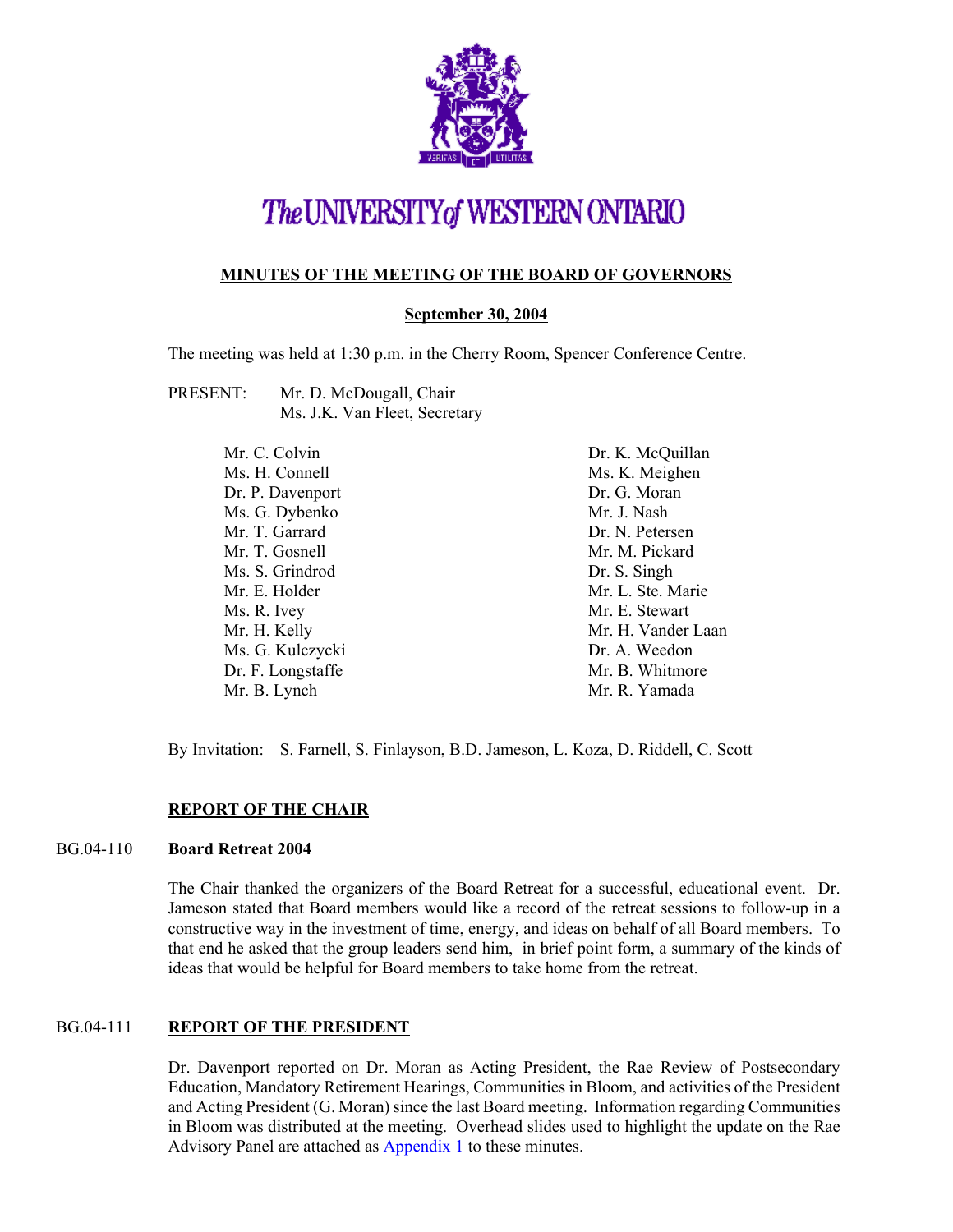#### BG.04-112 **UNANIMOUS CONSENT AGENDA** [Appendix I]

It was moved by S. Grindrod, seconded by S. Singh,

That the items listed in the Unanimous Consent Agenda, detailed in Appendix I, excluding item 2. Althouse College Facilities Condition Review, be approved and/or received for information by the Board of Governors by unanimous consent.

CARRIED

#### BG.04-113 **Minutes of the Previous Meeting**

The minutes of the open session of the meeting of June 29, 2004, were approved as circulated.

#### **REPORT OF THE PROPERTY & FINANCE COMMITTEE** [Appendix II]

#### BG.04-114 **Althouse College Facilities Condition Review**

Mr. Riddell reported that the capital project involving renovations to Althouse College includes an architectural, engineering/facilities condition review of the facility. Upon completion of the review the design team will be required to develop various renovation scenarios and to predict how repairs will extend the life of the facility. It is expected that this preliminary study, at a cost of less than \$100,000, will be completed by January or February 2005.

#### BG.04-115 **Property & Finance Committee Report Information Items**

The report of the Property & Finance Committee, Appendix II, contained the following items for information:

- Quarterly Financial Report (Operating and Ancillary Budgets)
- Scholarships, Awards, Prizes
- Report of the Investment Committee

#### **REPORT OF THE SENIOR OPERATIONS COMMITTEE** [Appendix III]

#### BG.04-116 **President's Priorities for 2004-05**

It was moved by G. Dybenko, seconded by R. Yamada,

That the Board of Governors approve the President's Priorities for 2004-05 as shown in Appendix III, Annex 1.

Responding to Mr. Whitmore's question about promoting openness in University decision making, and in particular an open approach to the budget process and resource allocation, Dr. Davenport advised that the budget guidelines are released in September to Deans and Budget Unit Heads with the objective of releasing a preliminary budget document in January and seeking Board approval in April. The Deans and the Budget Unit Heads are urged to communicate with the next level down during the budgeting process. Dr. Davenport reiterated that the administration makes a concerted effort to keep the budgeting planning process open and transparent.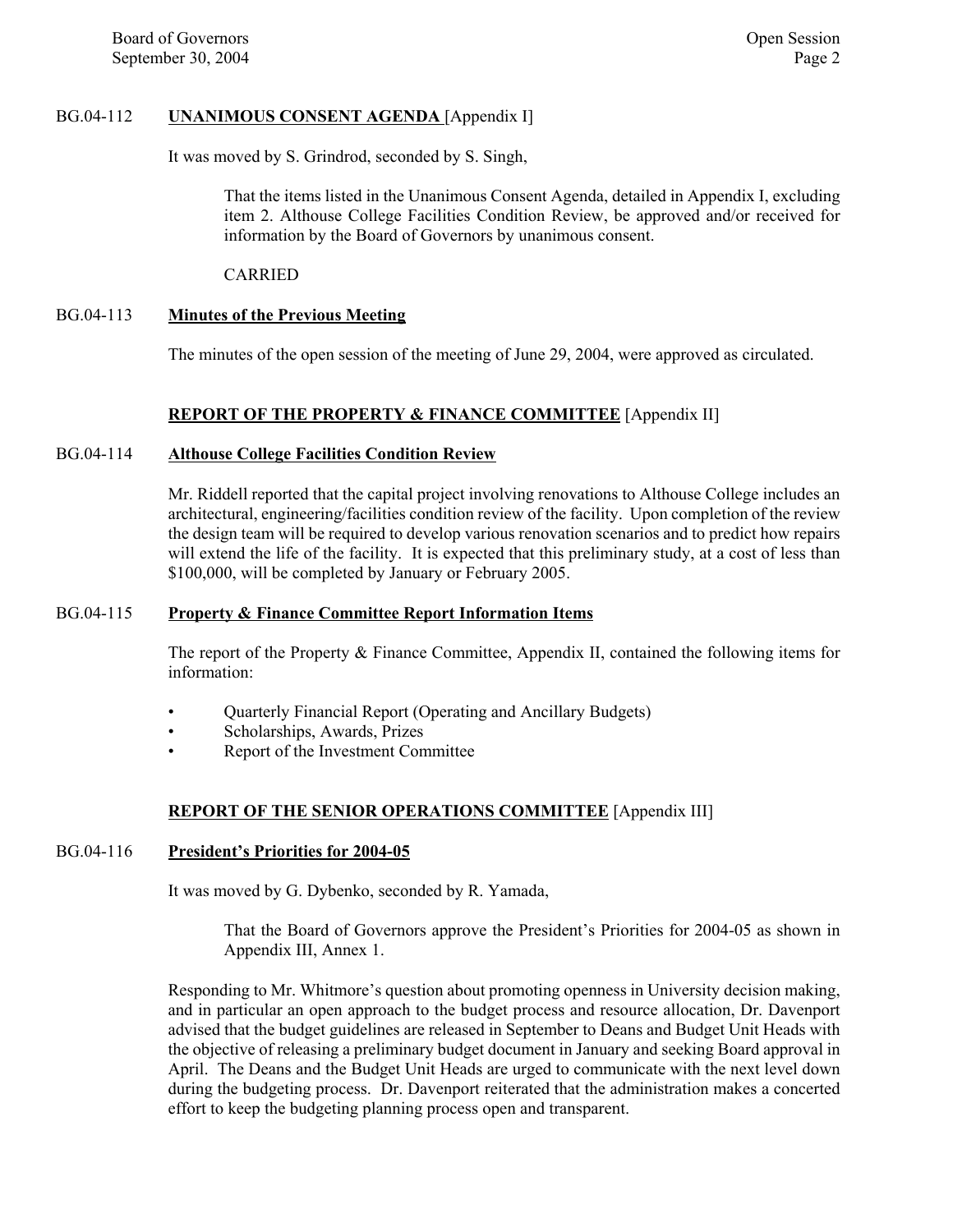Members suggested that there be some way to demonstrate whether the priorities/goals are achieved. The Chair agreed that an addendum might be attached to the President's Priorities setting out quantitative or qualitative ways of measuring progress toward achieving the goals.

The question was called and CARRIED

#### BG.04-117 **Senior Operations Committee Report Information Items**

The Report of the Senior Operations Committee contained the following items of information:

- Board and Senior Operations Committee Meetings in 2006
- Appointments to Committees

#### **REPORT OF THE AUDIT COMMITTEE** [Appendix IV]

#### BG.04-118 **Audited Financial Statements: The University of Western Ontario**

It was moved by B. Lynch, seconded by L. Ste. Marie,

That the Board of Governors approve the audited financial statements for the University for the fiscal year ended April 30, 2004 (Appendix IV, Annex 1, Tab 1).

#### CARRIED

#### BG.04-119 **UWO Retirement Income Funds Program**

It was moved by E. Holder, seconded by G. Dybenko,

That the Board of Governors approved the audited financial statements for the UWO Retirement Income Funds Program for the fiscal year ended December 31, 2003 (Appendix IV, Annex 1, Tab 15).

Mr. Stewart asked what effect changes to mandatory retirement might have on the UWO Retirement Income Funds Program. Ms. Koza replied that currently individuals subscribe to the program at varying ages so not much change will be experienced if the mandatory retirement legislation is changed.

The question as called and CARRIED.

## BG.04-120 **Revision to Policy 2.5 - Retention of Consultants: Audit, Accounting and Tax**

It was moved by S. Grindrod, seconded by S. Singh,

That the Board of Governors approve the amendments to Policy 2.5 - Retention of Consultants: Audit, Accounting and Tax, as detailed in Appendix IV, Annex 2.

CARRIED by Unanimous Consent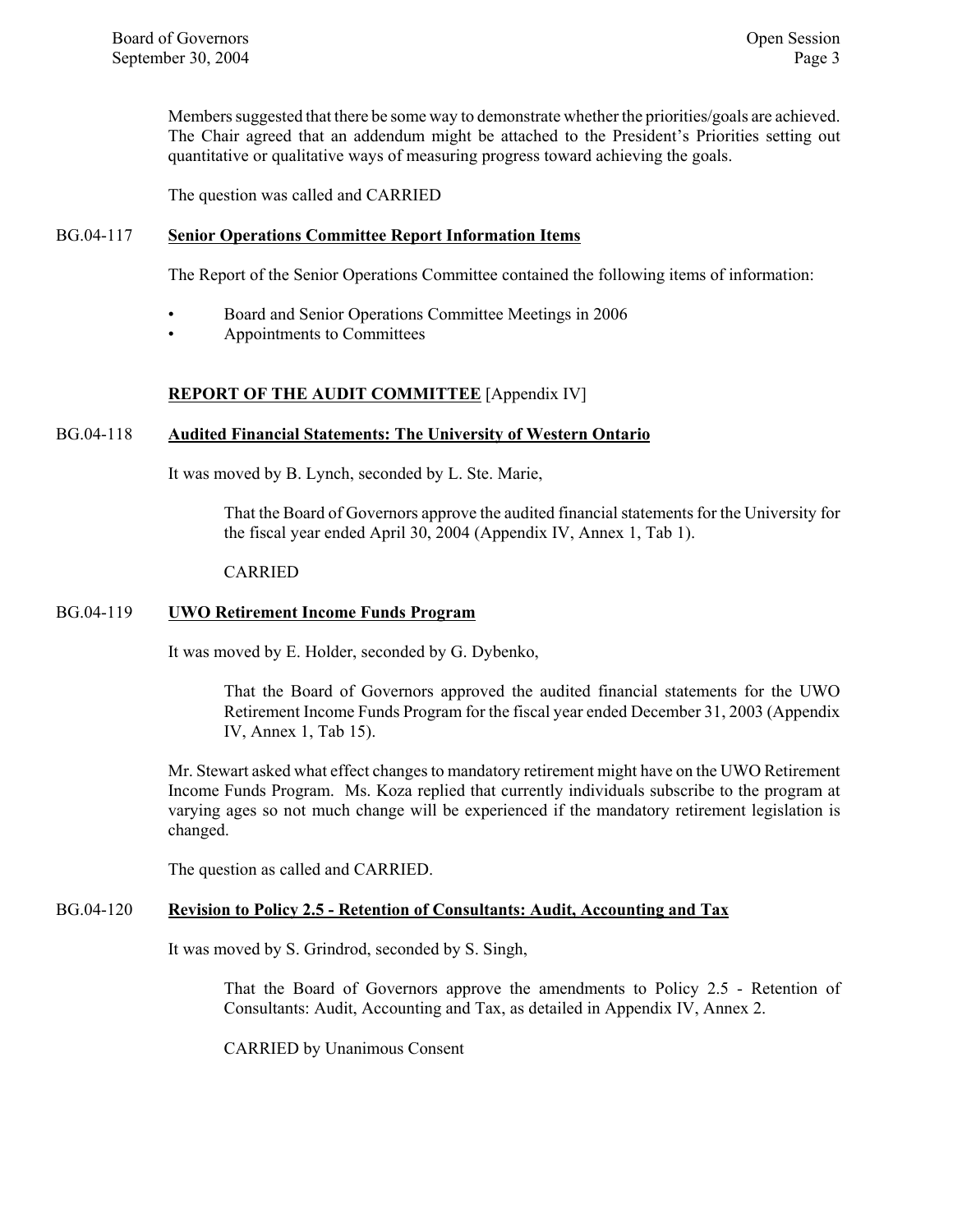#### BG.04-121 **Audit Committee Report Information Items**

The Report of the Audit Committee contained the following item of information:

• Financial Statements for related companies and other organizations of The University of Western Ontario

#### **DEVELOPMENT & FUNDRAISING COMMITTEE** [Appendix V]

#### BG.04-122 **Annual Report on Fundraising**

The Board received for information the Annual Report on Fundraising, detailed in Appendix V, Annex 1.

#### BG.04-123 **Development at Western**

Ms. Ivey and Mr. Garrard gave a presentation on Development at Western. The presentation provided an overview of the role of the Development & Fundraising Committee, major fund raising challenges for Development and its future directions. Overhead slides used to highlight the presentation are attached a[s Appendix 2 to](#page-6-0) these Minutes.

#### **ACADEMIC STAFF AND ADMINISTRATIVE STAFF PENSION BOARDS** [Appendix VI]

#### BG.04-124 **Annual Report - January 2003 - December 2003**

The Annual Report of the Academic Pension Board and the Administrative Staff Pension Board, detailed in Appendix VI, was received for information.

## **MCINTOSH GALLERY COMMITTEE** [Appendix VII]

#### BG.04-125 **Members-at-Large - McIntosh Gallery Committee**

It was moved by S. Grindrod, seconded by S. Singh,

That the Board of Governors approve the reappointment of Marilyn Kertoy, Dalin Jameson, Ian Tripp and Dino Bidinosti as Members-at-Large of the McIntosh Gallery Committee for terms ending October 2005.

CARRIED by Unanimous Consent

#### BG.04-126 **McIntosh Gallery Committee Report Information Items**

The Report of the McIntosh Gallery Committee contained the following items of information:

- Size and Value of the University Art Collection
- McIntosh Estate
- Budget for 2004-04
- Report of the Director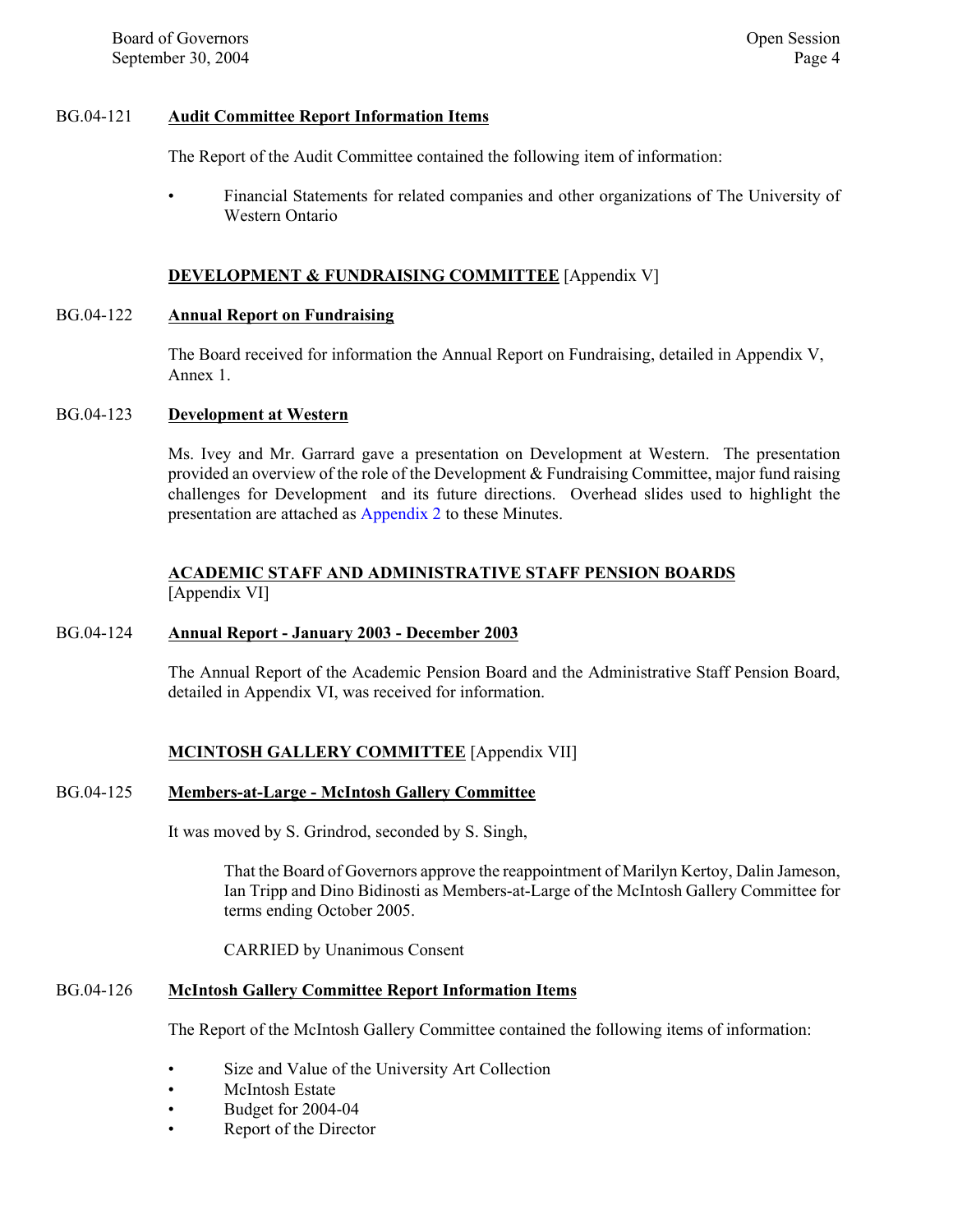## **ITEMS REFERRED BY SENATE** [Appendix VIII]

#### BG.04-127 **Annual Progress Report on the Strategic Research Plan**

The Board received for information the Annual Progress Report on the Strategic Research Plan, detailed in Appendix VIII, Annex 1. Dr. Petersen provided brief comments on the progress made vis-a-vis the Strategic Research Plan, including research revenue generated from the three granting councils, contract research income for 2002-2003 and the Tri-Council application success rate for 2000 -2003.

#### BG.04-128 **Information Items from Senate**

Appendix VIII, Items Referred by Senate, contained the following items for information:

- Annual Progress Report on the Strategic Plan for Internationalization
- Report on Collaborative Research Entities
- A new Master of Laws program
- Honorary Degree Recipients Fall Convocation 2004
- Appointments

#### **ANNUAL REPORTS**

#### BG.04-129 **Annual Report on Faculty Recruitment**

Dr. Weedon presented the Annual Report on Faculty Recruitment, including data on probationary and tenured faculty for academic years 1992–2003 to 2004-05, women as a percentage of tenured and probationary faculty, new tenured and probationary faculty appointments, recruitment activities, and retention activities. Overhead slides used to highlight his presentation are attached as [Appendix 3.](#page-10-0)

#### BG.04-130 **Farewell to Dr. Nils Petersen**

Mr. McDougall, on behalf of the Board, thanked Dr. Petersen for his contributions and efforts during his tenure as Western's Vice-President (Research) and wished him well in his new position as Director General of the National Institute for Nanotechnology (NINT) in Edmonton.

#### BG.04-131 **SELECTED CLIPPINGS** [Appendix IX]

The Board received for information selected media clippings about the University (Appendix IX).

 $\mathcal{L}_\text{max}$  and the contract of the contract of the contract of the contract of the contract of the contract of the contract of the contract of the contract of the contract of the contract of the contract of the contrac

D. McDougall J.K. Van Fleet Chair Secretary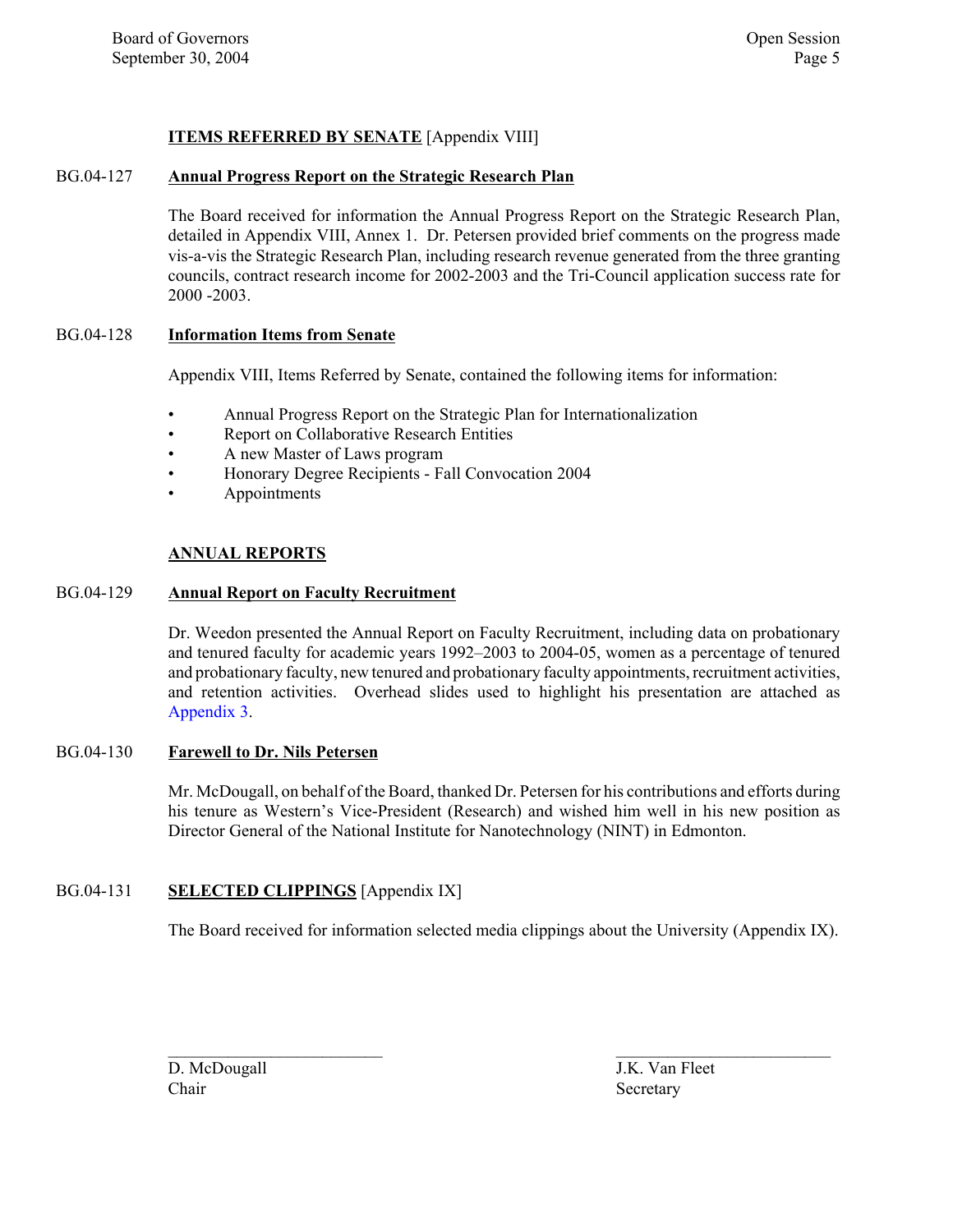## President's Report to the Board

Update on the Rae Advisory Panel

Dr. Paul Davenport September 30, 2004

## Rae Advisory Panel

"Higher Expectations for Higher Education"

**Bob Rae** Leslie Church Ian Davidson **William Davis** 

Don Drummond **Inez Elliston** Richard Johnston Huguette Labelle

www.raereview.on.ca

#### Six issues in Mr. Rae's letter

- What's your vision of a learning province?
- How would you improve the way the postsecondary system works?
- · Do colleges and universities have too much, or too little autonomy?
- Are the pathways from high school to college and university clear enough?
- Is quality improving or deteriorating?
- . How do we best fund the system to ensure both opportunity and excellence?

## Rae Advisory Panel: Timeline

- · Discussion paper in late September
- Town Hall meetings from Oct. 4 to Dec. 8; London is Dec. 1.
- Roundtable discussions to be scheduled
- Final report in January

In Mr. Rae's words: "My mandate is to give Premier McGuinty and Minister Chambers my advice about the design and funding of Ontario's postsecondary education system"

## Some Key Issues for Western

- Full funding for all students
- Move level of funding to the Canadian average
- Strengthen student loan system, including debt and interest relief for low-income graduates
- Maintain support for research, including Ontario's contribution to CFI projects
- Continue university-college cooperation while respecting the different missions of universities and colleges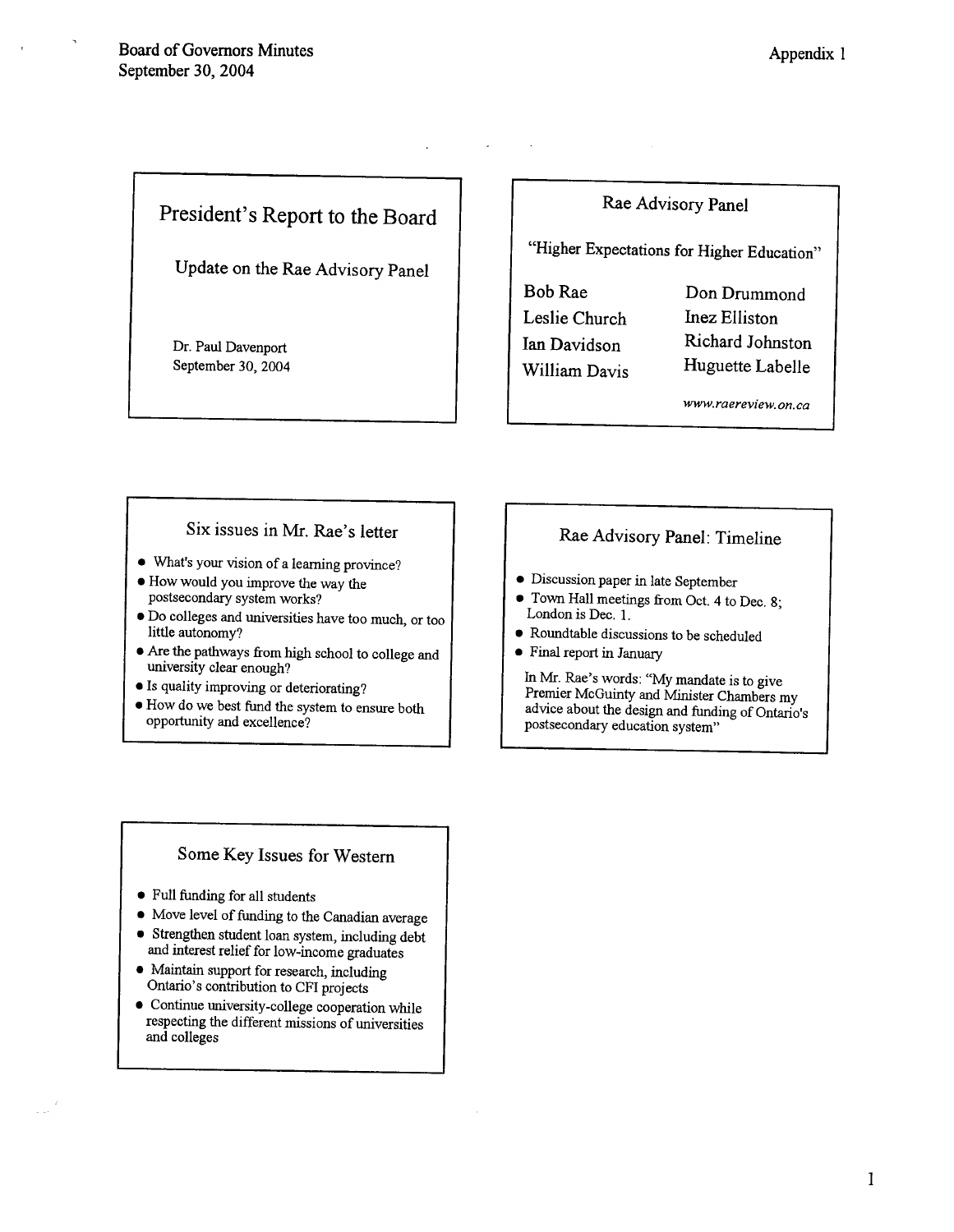<span id="page-6-0"></span>









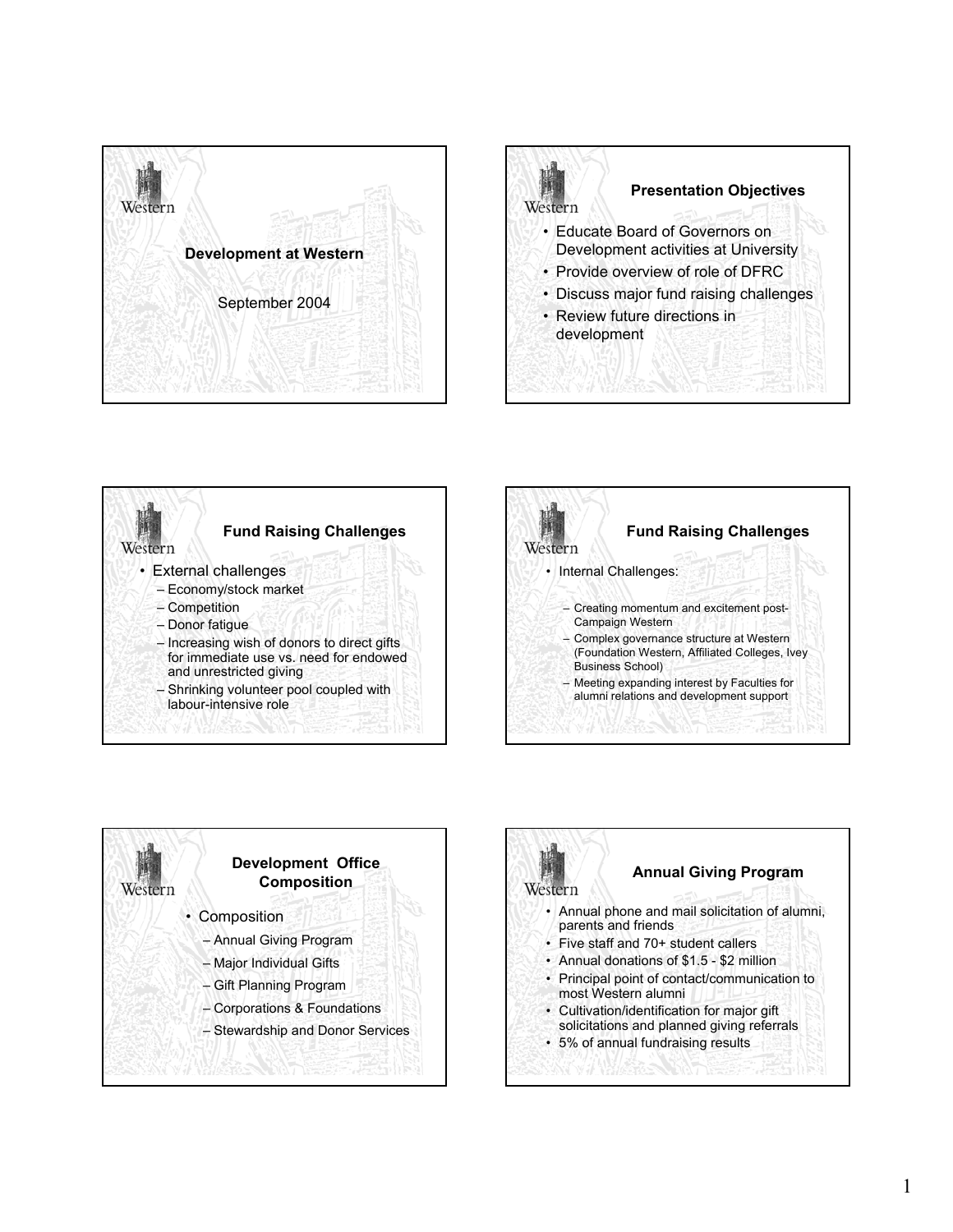









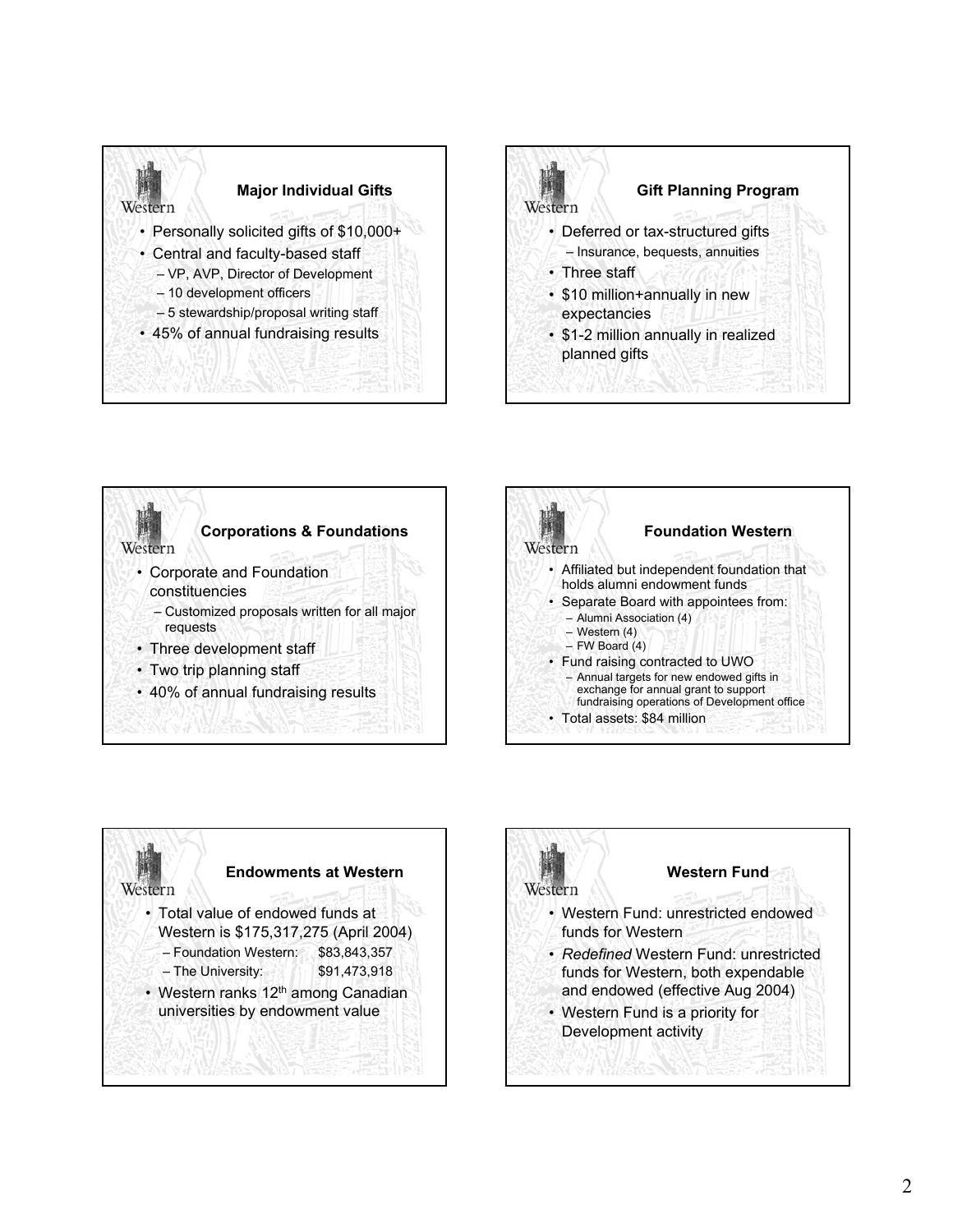

**Continuing Funding Priorities**

• \$23.4 million in "hard" fundraising targets for the

– Medical Sciences Complex, North & South Campus Buildings, Law Building, Dentistry Main Clinic, Media Theory & Production space, Physics & Astronomy Building, Biological & Geological Sciences Building

• Canada Foundation for Innovation matching

2004-2007 period, including:

– OSOTF (on hold), OGS/ST

Capital Projects

Weste

• Student support

requirements



# Gifts Received



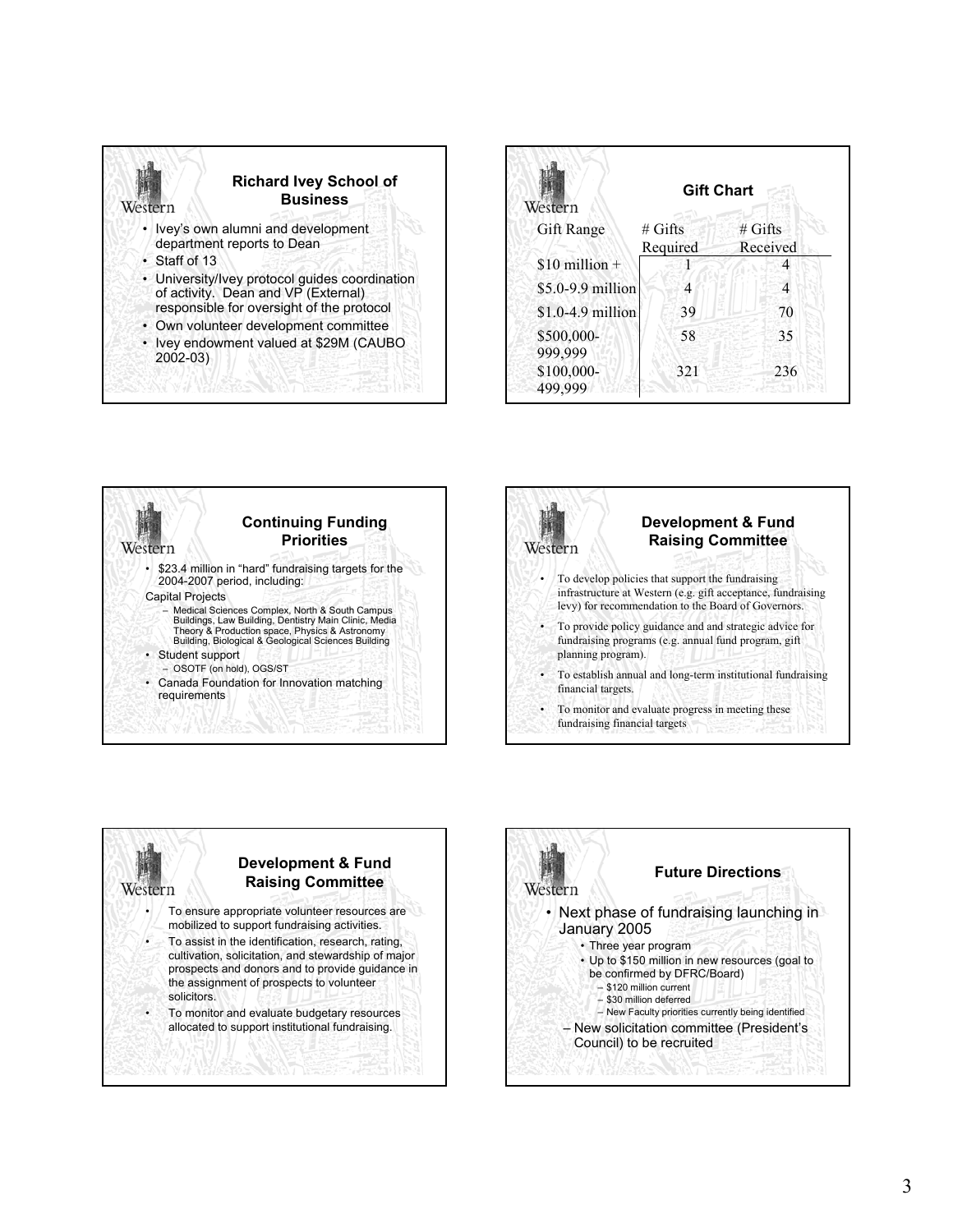

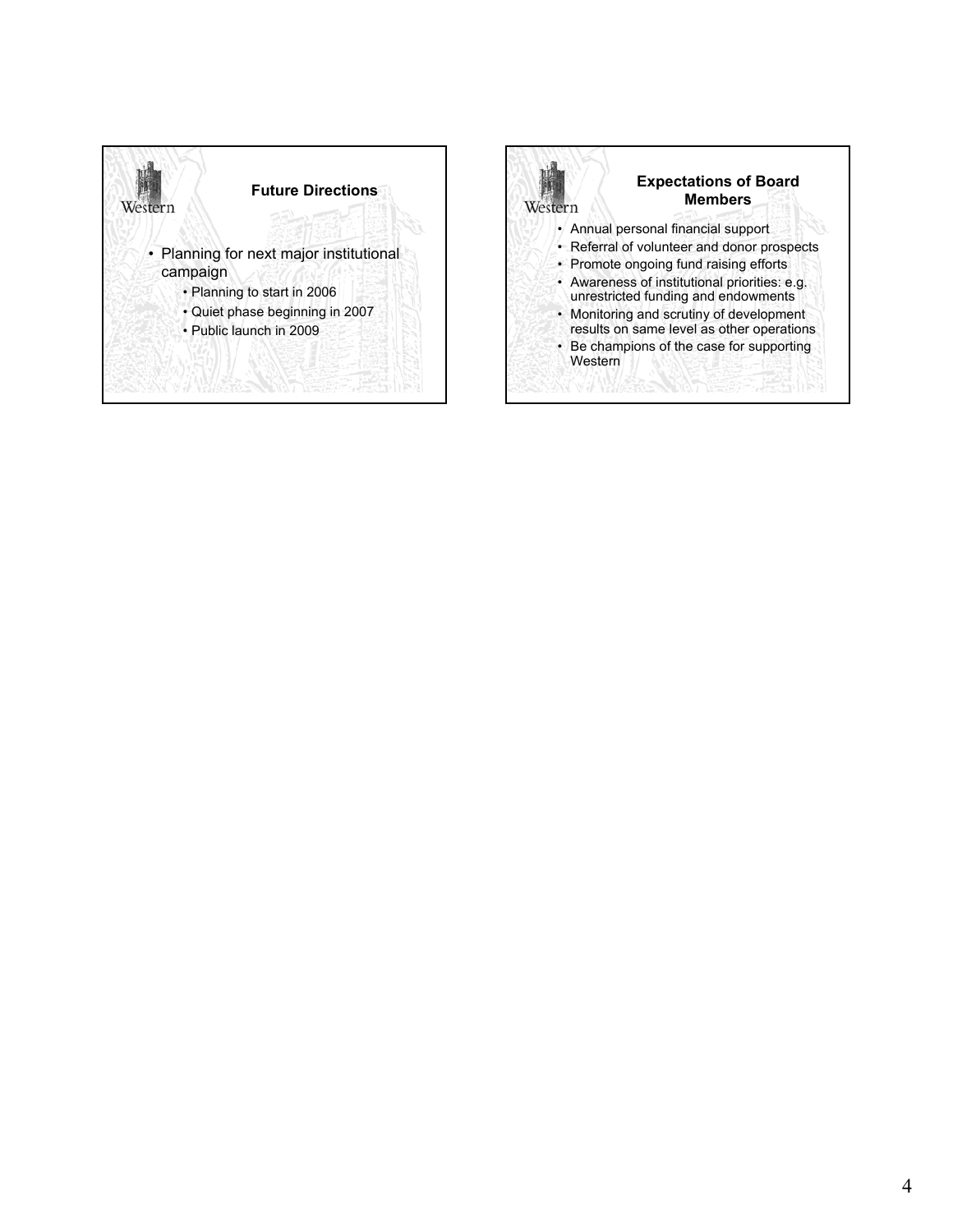<span id="page-10-0"></span>*The* University *of* Western Ontario

**Report to the Board of Governors on Faculty Recruitment & Retention**

September 30, 2004

Probationary and Tenured Faculty at Western for Academic Years 1992-03 to 2004-05









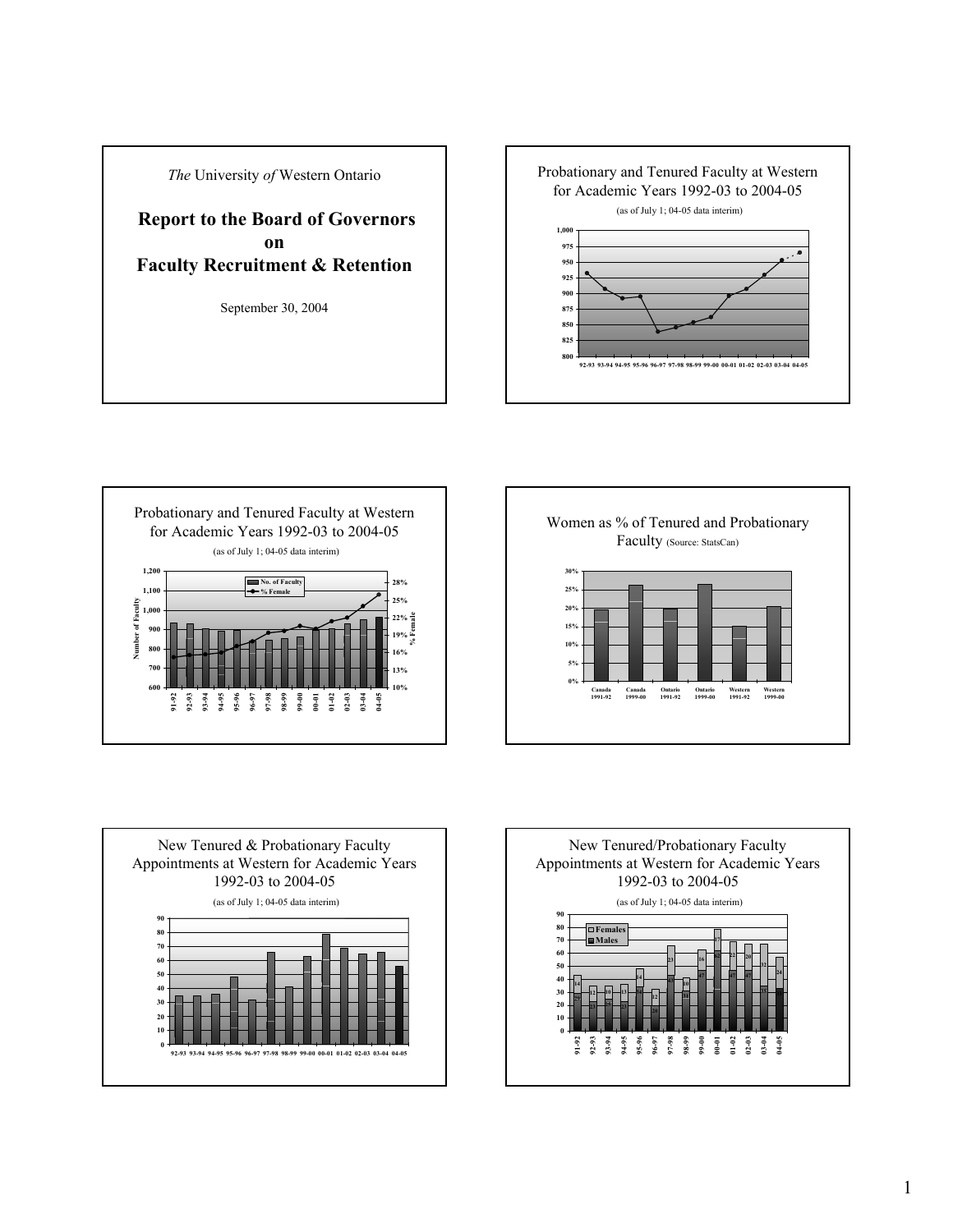







## Recruitment Activities

- Creation of an Office for Recruitment & Retention
	- Communication of best practices to units
	- Provision of information to candidates
	- Attention to spousal employment needs
- Enhanced Access to Child Care and Health Care
- Competitive Recruitment of Women

Resignations of Probationary & Tenured Faculty 1999-2000 to 2003-04